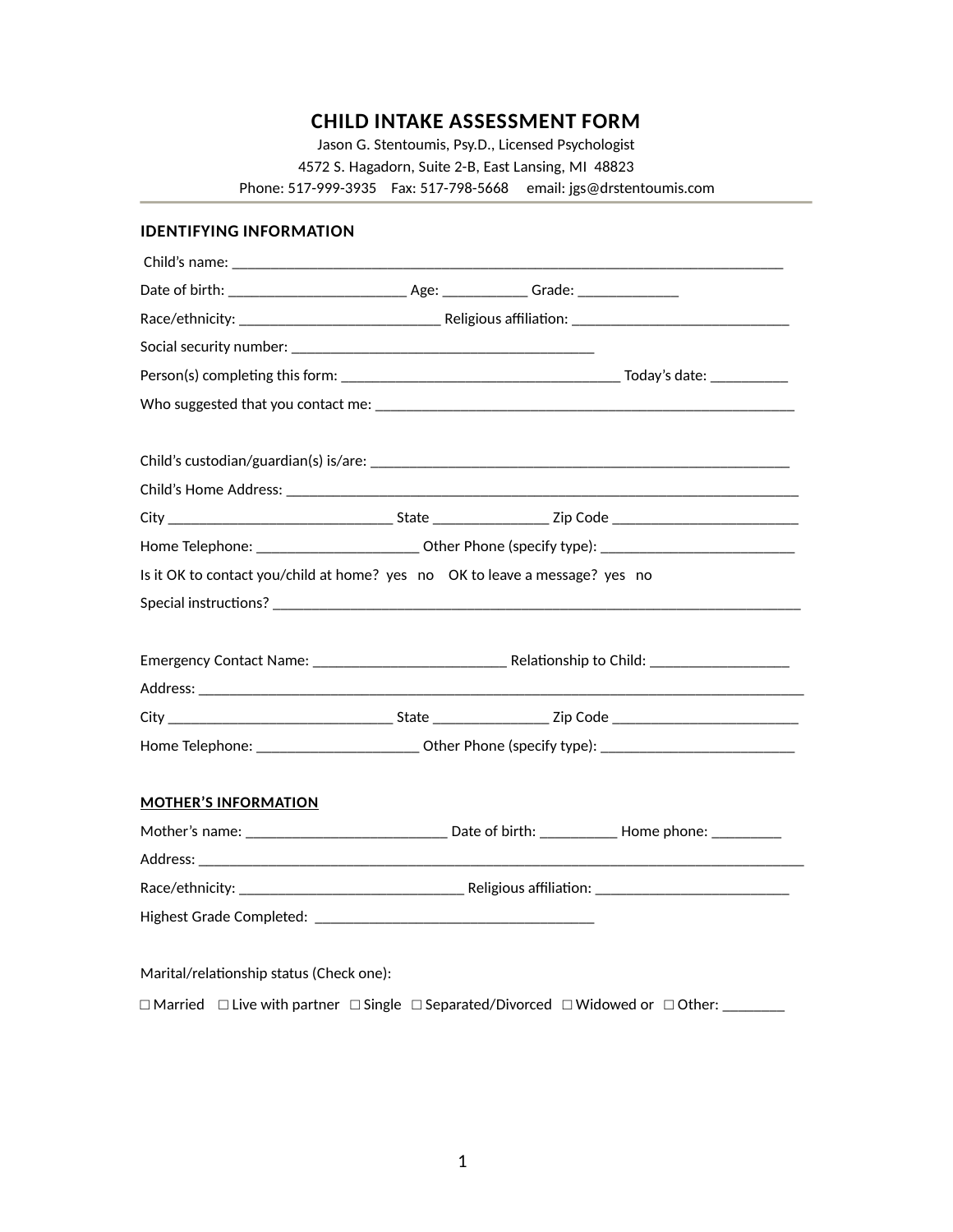| Employment status (Check all that apply):                                                                        |                                                                                                                                                                                                                                |
|------------------------------------------------------------------------------------------------------------------|--------------------------------------------------------------------------------------------------------------------------------------------------------------------------------------------------------------------------------|
| $\Box$ employed $\Box$ retired $\Box$ disabled $\Box$ student $\Box$ homemaker $\Box$ unemployed                 |                                                                                                                                                                                                                                |
|                                                                                                                  |                                                                                                                                                                                                                                |
|                                                                                                                  |                                                                                                                                                                                                                                |
|                                                                                                                  |                                                                                                                                                                                                                                |
| Is it OK to contact mother at work? $\square$ yes $\square$ no OK to leave a message? $\square$ yes $\square$ no |                                                                                                                                                                                                                                |
|                                                                                                                  |                                                                                                                                                                                                                                |
| <b>FATHER'S INFORMATION</b>                                                                                      |                                                                                                                                                                                                                                |
|                                                                                                                  |                                                                                                                                                                                                                                |
|                                                                                                                  |                                                                                                                                                                                                                                |
|                                                                                                                  |                                                                                                                                                                                                                                |
| Highest Grade Completed: ______________                                                                          |                                                                                                                                                                                                                                |
| Marital/relationship status (Check one):                                                                         |                                                                                                                                                                                                                                |
|                                                                                                                  | $\Box$ Married $\Box$ Live with partner $\Box$ Single $\Box$ Separated/Divorced $\Box$ Widowed or $\Box$ Other: ________                                                                                                       |
| Employment status (Check all that apply):                                                                        |                                                                                                                                                                                                                                |
| □ employed □ retired □ disabled □ student □ homemaker □ unemployed                                               |                                                                                                                                                                                                                                |
|                                                                                                                  |                                                                                                                                                                                                                                |
|                                                                                                                  |                                                                                                                                                                                                                                |
|                                                                                                                  |                                                                                                                                                                                                                                |
| Is it OK to contact father at work? □ yes □ no OK to leave a message? □ yes □ no                                 |                                                                                                                                                                                                                                |
|                                                                                                                  | Special calling instructions? Services and the service of the service of the service of the service of the service of the service of the service of the service of the service of the service of the service of the service of |
| <b>STEP-PARENT'S INFORMATION</b>                                                                                 |                                                                                                                                                                                                                                |
|                                                                                                                  |                                                                                                                                                                                                                                |
|                                                                                                                  |                                                                                                                                                                                                                                |
|                                                                                                                  |                                                                                                                                                                                                                                |
| Highest Grade Completed: National Assembly                                                                       |                                                                                                                                                                                                                                |
| Marital/relationship status (Check one):                                                                         |                                                                                                                                                                                                                                |
|                                                                                                                  | $\Box$ Married $\Box$ Live with partner $\Box$ Single $\Box$ Separated/Divorced $\Box$ Widowed or $\Box$ Other: ________                                                                                                       |
| Employment status (Check all that apply):                                                                        |                                                                                                                                                                                                                                |
| $\Box$ employed $\Box$ retired $\Box$ disabled $\Box$ student $\Box$ homemaker $\Box$ unemployed                 |                                                                                                                                                                                                                                |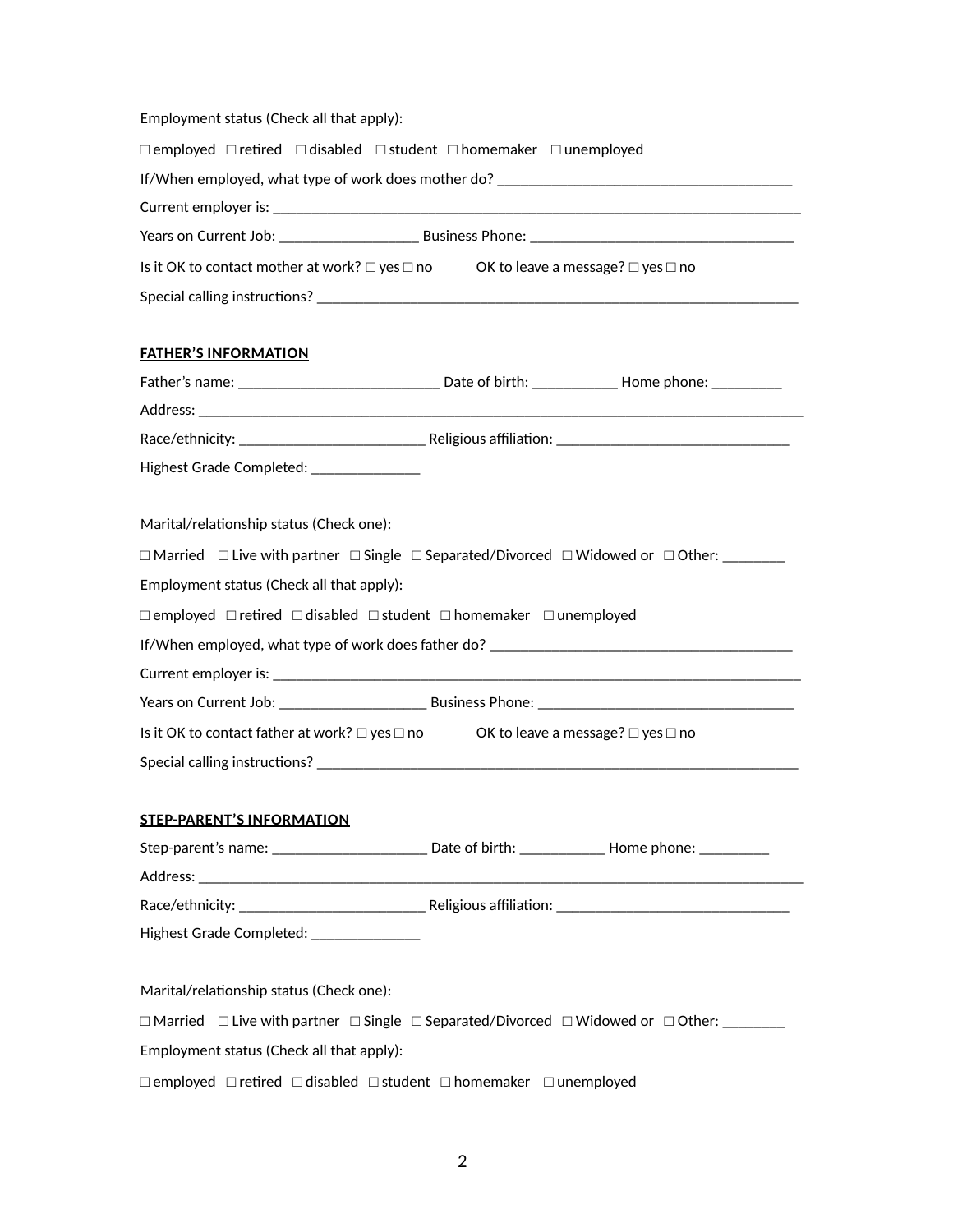| If/When employed, what type of work does father do?      |                                             |
|----------------------------------------------------------|---------------------------------------------|
|                                                          |                                             |
| Years on Current Job: Nears on New York 1996             | <b>Business Phone: Example 2014</b>         |
| Is it OK to contact father at work? $\Box$ yes $\Box$ no | OK to leave a message? $\Box$ yes $\Box$ no |
| Special calling instructions?                            |                                             |

\_\_\_\_\_\_\_\_\_\_\_\_\_\_\_\_\_\_\_\_\_\_\_\_\_\_\_\_\_\_\_\_\_\_\_\_\_\_\_\_\_\_\_\_\_\_\_\_\_\_\_\_\_\_\_\_\_\_\_\_\_\_\_\_\_\_\_\_\_\_\_\_\_\_\_\_\_\_\_\_\_\_\_\_\_\_ \_\_\_\_\_\_\_\_\_\_\_\_\_\_\_\_\_\_\_\_\_\_\_\_\_\_\_\_\_\_\_\_\_\_\_\_\_\_\_\_\_\_\_\_\_\_\_\_\_\_\_\_\_\_\_\_\_\_\_\_\_\_\_\_\_\_\_\_\_\_\_\_\_\_\_\_\_\_\_\_\_\_\_\_\_\_ \_\_\_\_\_\_\_\_\_\_\_\_\_\_\_\_\_\_\_\_\_\_\_\_\_\_\_\_\_\_\_\_\_\_\_\_\_\_\_\_\_\_\_\_\_\_\_\_\_\_\_\_\_\_\_\_\_\_\_\_\_\_\_\_\_\_\_\_\_\_\_\_\_\_\_\_\_\_\_\_\_\_\_\_\_\_

\_\_\_\_\_\_\_\_\_\_\_\_\_\_\_\_\_\_\_\_\_\_\_\_\_\_\_\_\_\_\_\_\_\_\_\_\_\_\_\_\_\_\_\_\_\_\_\_\_\_\_\_\_\_\_\_\_\_\_\_\_\_\_\_\_\_\_\_\_\_\_\_\_\_\_\_\_\_\_\_\_\_\_\_\_\_ \_\_\_\_\_\_\_\_\_\_\_\_\_\_\_\_\_\_\_\_\_\_\_\_\_\_\_\_\_\_\_\_\_\_\_\_\_\_\_\_\_\_\_\_\_\_\_\_\_\_\_\_\_\_\_\_\_\_\_\_\_\_\_\_\_\_\_\_\_\_\_\_\_\_\_\_\_\_\_\_\_\_\_\_\_\_

\_\_\_\_\_\_\_\_\_\_\_\_\_\_\_\_\_\_\_\_\_\_\_\_\_\_\_\_\_\_\_\_\_\_\_\_\_\_\_\_\_\_\_\_\_\_\_\_\_\_\_\_\_\_\_\_\_\_\_\_\_\_\_\_\_\_\_\_\_\_\_\_\_\_\_\_\_\_\_\_\_\_\_\_\_\_ \_\_\_\_\_\_\_\_\_\_\_\_\_\_\_\_\_\_\_\_\_\_\_\_\_\_\_\_\_\_\_\_\_\_\_\_\_\_\_\_\_\_\_\_\_\_\_\_\_\_\_\_\_\_\_\_\_\_\_\_\_\_\_\_\_\_\_\_\_\_\_\_\_\_\_\_\_\_\_\_\_\_\_\_\_\_

\_\_\_\_\_\_\_\_\_\_\_\_\_\_\_\_\_\_\_\_\_\_\_\_\_\_\_\_\_\_\_\_\_\_\_\_\_\_\_\_\_\_\_\_\_\_\_\_\_\_\_\_\_\_\_\_\_\_\_\_\_\_\_\_\_\_\_\_\_\_\_\_\_\_\_\_\_\_\_\_\_\_\_\_\_\_

### **REASON FOR SEEKING TREATMENT**

Please briefly describe the problems your child is experiencing: \_\_\_\_\_\_\_\_\_\_\_\_\_\_\_

What has happened to cause you to seek help NOW?

What do you hope to be able to do or achieve as a result of treatment? \_\_\_\_\_\_\_\_\_

What do you consider to be other stresses in your child's life? \_\_\_\_\_\_\_\_\_\_\_\_\_\_\_\_

#### **HISTORY OF THE PROBLEM**

When did your child first start experiencing the problem(s) that brought you to the clinic today?\_\_\_\_\_\_

\_\_\_\_\_\_\_\_\_\_\_\_\_\_\_\_\_\_\_\_\_\_\_\_\_\_\_\_\_\_\_\_\_\_\_\_\_\_\_\_\_\_\_\_\_\_\_\_\_\_\_\_\_\_\_\_\_\_\_\_\_\_\_\_\_\_\_\_\_\_\_\_\_\_\_\_\_\_\_\_\_\_\_\_\_\_

\_\_\_\_\_\_\_\_\_\_\_\_\_\_\_\_\_\_\_\_\_\_\_\_\_\_\_\_\_\_\_\_\_\_\_\_\_\_\_\_\_\_\_\_\_\_\_\_\_\_\_\_\_\_\_\_\_\_\_\_\_\_\_\_\_\_\_\_\_\_\_\_\_\_\_\_\_\_\_\_\_\_\_\_\_\_

\_\_\_\_\_\_\_\_\_\_\_\_\_\_\_\_\_\_\_\_\_\_\_\_\_\_\_\_\_\_\_\_\_\_\_\_\_\_\_\_\_\_\_\_\_\_\_\_\_\_\_\_\_\_\_\_\_\_\_\_\_\_\_\_\_\_\_\_\_\_\_\_\_\_\_\_\_\_\_\_\_\_\_\_\_\_

\_\_\_\_\_\_\_\_\_\_\_\_\_\_\_\_\_\_\_\_\_\_\_\_\_\_\_\_\_\_\_\_\_\_\_\_\_\_\_\_\_\_\_\_\_\_\_\_\_\_\_\_\_\_\_\_\_\_\_\_\_\_\_\_\_\_\_\_\_\_\_\_\_\_\_\_\_\_\_\_\_\_\_\_\_\_

How often does the problem occur? \_\_\_\_\_\_\_\_\_\_\_\_\_\_\_\_\_\_\_\_\_\_\_\_\_\_\_\_\_\_\_\_\_\_\_\_\_\_\_\_\_\_\_\_\_\_\_\_\_\_\_\_\_\_\_

How long does it last? \_\_\_\_\_\_\_\_\_\_\_\_\_\_\_\_\_\_\_\_\_\_\_\_\_\_\_\_\_\_\_\_\_\_\_\_\_\_\_\_\_\_\_\_\_\_\_\_\_\_\_\_\_\_\_\_\_\_\_\_\_\_\_\_\_\_\_

Does your child have any thoughts of harming him/herself? Mo Yes

Has your child ever attempted to harm him/herself? [No [Yes If yes, please explain: \_\_\_\_\_\_\_\_\_\_\_\_\_\_\_

Does your child have any thoughts of harming someone else? Mo Yes

Has your child ever attempted to harm someone else? [No [Yes If yes, please explain: \_\_\_\_\_\_\_\_

Has your child ever had previous therapy/counseling of any kind?  $N$   $\gamma$ es

If yes, when and for how long?

What concerns were addressed in therapy? \_\_\_\_\_\_\_\_\_\_\_\_\_\_\_\_\_\_\_\_\_\_\_\_\_\_\_\_\_\_\_\_\_\_\_\_\_\_\_\_\_\_\_\_\_\_\_\_\_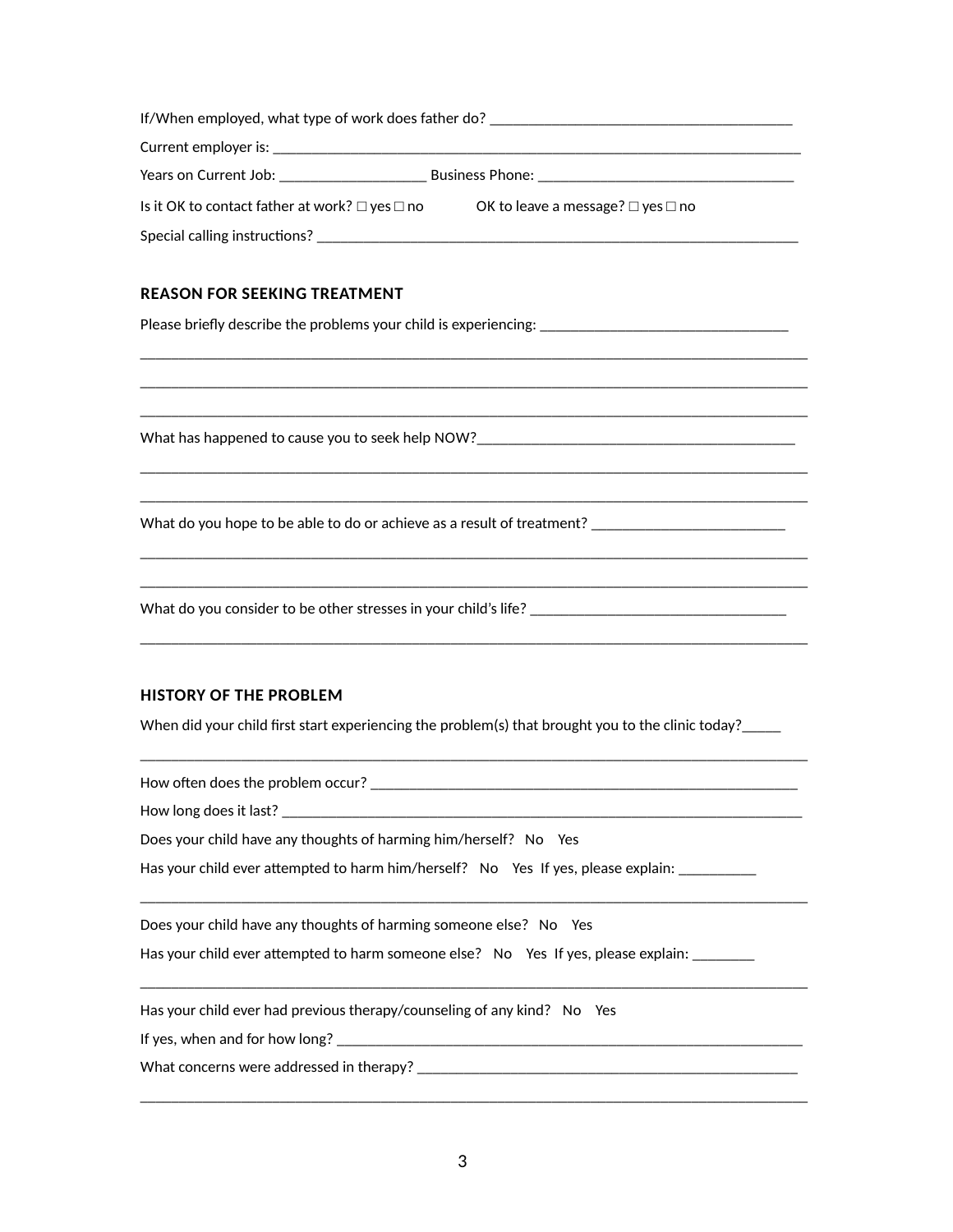Was this experience helpful (please explain)? \_\_\_\_\_\_\_\_\_\_\_\_\_\_\_\_\_\_\_\_\_\_\_\_\_\_\_\_\_\_\_\_\_\_

Has your child ever been hospitalized for emotional/behavioral problems? Mo Yes

If yes, when/where was this:

Has your child been prescribed medications to control emotional/behavioral problems? Mo Yes If yes, please list medications, when prescribed, and by whom: \_\_\_\_\_\_\_\_\_\_\_\_\_\_\_\_\_\_

\_\_\_\_\_\_\_\_\_\_\_\_\_\_\_\_\_\_\_\_\_\_\_\_\_\_\_\_\_\_\_\_\_\_\_\_\_\_\_\_\_\_\_\_\_\_\_\_\_\_\_\_\_\_\_\_\_\_\_\_\_\_\_\_\_\_\_\_\_\_\_\_\_\_\_\_\_\_\_\_\_\_\_\_\_\_

\_\_\_\_\_\_\_\_\_\_\_\_\_\_\_\_\_\_\_\_\_\_\_\_\_\_\_\_\_\_\_\_\_\_\_\_\_\_\_\_\_\_\_\_\_\_\_\_\_\_\_\_\_\_\_\_\_\_\_\_\_\_\_\_\_\_\_\_\_\_\_\_\_\_\_\_\_\_\_\_\_\_\_\_\_\_ \_\_\_\_\_\_\_\_\_\_\_\_\_\_\_\_\_\_\_\_\_\_\_\_\_\_\_\_\_\_\_\_\_\_\_\_\_\_\_\_\_\_\_\_\_\_\_\_\_\_\_\_\_\_\_\_\_\_\_\_\_\_\_\_\_\_\_\_\_\_\_\_\_\_\_\_\_\_\_\_\_\_\_\_\_\_

\_\_\_\_\_\_\_\_\_\_\_\_\_\_\_\_\_\_\_\_\_\_\_\_\_\_\_\_\_\_\_\_\_\_\_\_\_\_\_\_\_\_\_\_\_\_\_\_\_\_\_\_\_\_\_\_\_\_\_\_\_\_\_\_\_\_\_\_\_\_\_\_\_\_\_\_\_\_\_\_\_\_\_\_\_\_

To your knowledge, has your child experimented with alcohol/drugs? Mo Yes

Are you concerned that your child might have or be developing a problem with alcohol or drugs?

| Mo Yes If yes, please explain: |  |
|--------------------------------|--|
|                                |  |

### **FAMILY**

| Has this child ever experienced any parental separations, divorces, or death? [ $\blacklozenge$ ]Yes |  |  |  |
|------------------------------------------------------------------------------------------------------|--|--|--|
|------------------------------------------------------------------------------------------------------|--|--|--|

| If yes, when? | How old was the child at the time? |  |
|---------------|------------------------------------|--|
|---------------|------------------------------------|--|

| Please describe the circumstances. |  |
|------------------------------------|--|
|------------------------------------|--|

\_\_\_\_\_\_\_\_\_\_\_\_\_\_\_\_\_\_\_\_\_\_\_\_\_\_\_\_\_\_\_\_\_\_\_\_\_\_\_\_\_\_\_\_\_\_\_\_\_\_\_\_\_\_\_\_\_\_\_\_\_\_\_\_\_\_\_\_\_\_\_\_\_\_\_\_\_\_\_\_\_\_\_\_\_\_

If parents are separated or divorced, who has custody of this child? \_\_\_\_\_\_\_\_\_\_\_\_

How often does the other parent see this child? \_\_\_\_ Weekly or more often

\_\_\_\_ Once or twice a month

\_\_\_\_ Few times a year

Never

Please list the age and sex for each **sibling** (including those deceased, and step-siblings):

| Age | Sex | Relationship to Child | Living at home? |
|-----|-----|-----------------------|-----------------|
|     |     |                       | No Yes          |
|     |     |                       | No Yes          |
|     |     |                       | No Yes          |
|     |     |                       | No Yes          |
|     |     |                       | No Yes          |
|     |     |                       | $T$ es<br>[No   |

Other than any children already indicated above and parents, who else lives in the child's household?

\_\_\_\_\_\_\_\_\_\_\_\_\_\_\_\_\_\_\_\_\_\_\_\_\_\_\_\_\_\_\_\_\_\_\_\_\_\_\_\_\_\_\_\_\_\_\_\_\_\_\_\_\_\_\_\_\_\_\_\_\_\_\_\_\_\_\_\_\_\_\_\_\_\_\_\_\_\_\_\_\_\_\_\_\_\_ \_\_\_\_\_\_\_\_\_\_\_\_\_\_\_\_\_\_\_\_\_\_\_\_\_\_\_\_\_\_\_\_\_\_\_\_\_\_\_\_\_\_\_\_\_\_\_\_\_\_\_\_\_\_\_\_\_\_\_\_\_\_\_\_\_\_\_\_\_\_\_\_\_\_\_\_\_\_\_\_\_\_\_\_\_\_

Has anyone in the child's family had treatment for emotional problems?  $\blacksquare$  No  $\mathbb {Y}$ es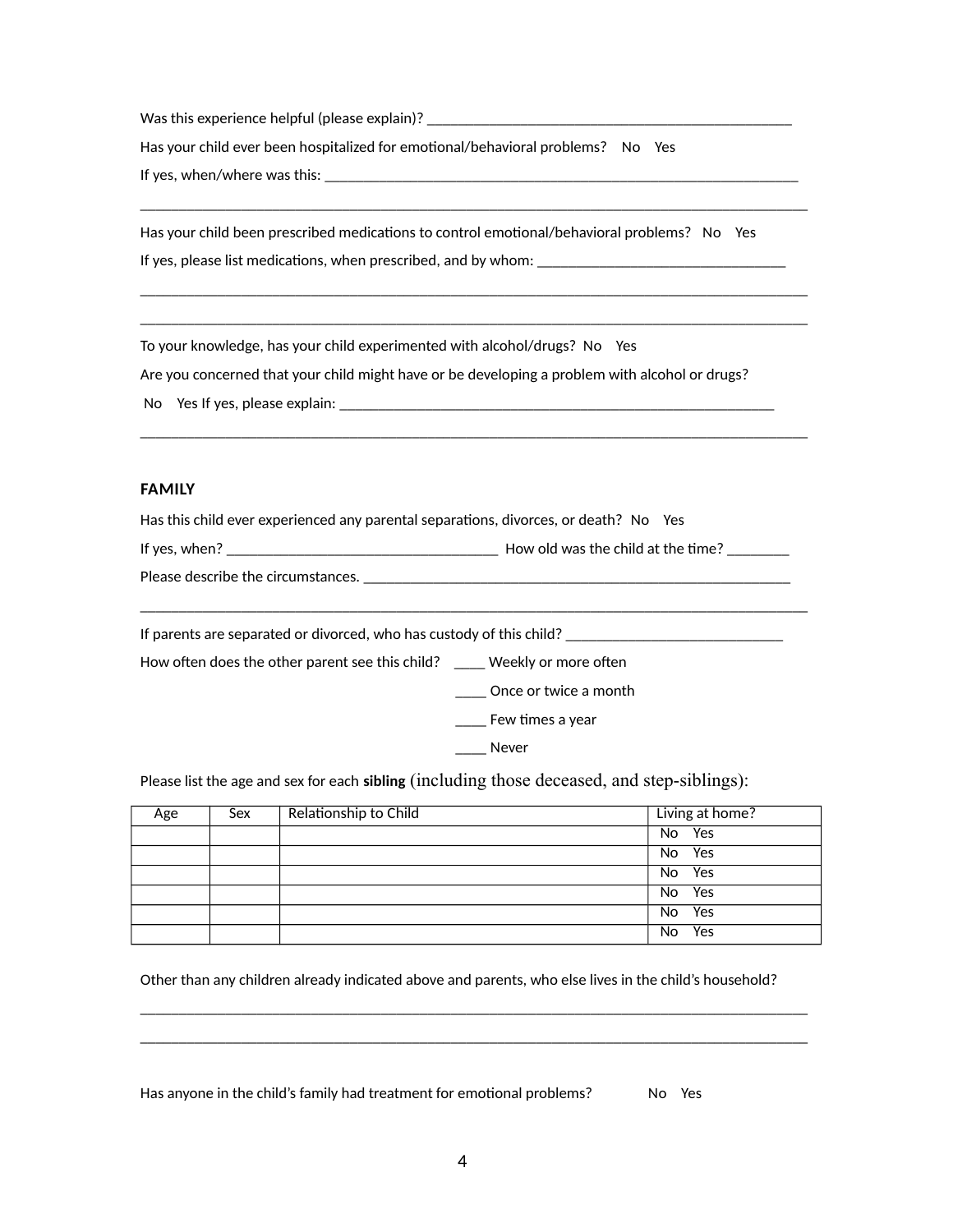| If yes, please briefly explain (who/when):                     |         |
|----------------------------------------------------------------|---------|
| Has anyone in your family ever attempted or committed suicide? | Mo MYes |
| If yes, please briefly explain (who/when):                     |         |

### **FAMILY HEALTH**

| Have any family members had any of the following (PLEASE CHECK IF YES)? |                                                                                   |
|-------------------------------------------------------------------------|-----------------------------------------------------------------------------------|
| If yes, please specify family member's relationship to this child.      |                                                                                   |
|                                                                         |                                                                                   |
|                                                                         |                                                                                   |
|                                                                         |                                                                                   |
|                                                                         |                                                                                   |
|                                                                         |                                                                                   |
|                                                                         |                                                                                   |
|                                                                         |                                                                                   |
|                                                                         |                                                                                   |
| Mental retardation __________________________                           |                                                                                   |
|                                                                         |                                                                                   |
|                                                                         |                                                                                   |
|                                                                         | <b>The Learning Problem</b> _____________________                                 |
| [\$peech/language problem ___________________                           |                                                                                   |
| <b>Attention Deficit/Hyperactivity Disorder</b>                         |                                                                                   |
| [\$leep Difficulties __________________________________                 |                                                                                   |
|                                                                         |                                                                                   |
|                                                                         | [@ther significant health or emotional problem: _________________________________ |

What kinds of stressful events has your child and/or family members experienced recently?

# **CHILD'S EDUCATION**

|  | -<br>address)<br>.<br>$\sim$ $\sim$ $\sim$ $\sim$<br>school<br>uidilie | Age | eacher | $\sim$<br>$\sim$ $\sim$ $\sim$ $\sim$ $\sim$<br>ADDrOX.<br>Graues |
|--|------------------------------------------------------------------------|-----|--------|-------------------------------------------------------------------|
|--|------------------------------------------------------------------------|-----|--------|-------------------------------------------------------------------|

\_\_\_\_\_\_\_\_\_\_\_\_\_\_\_\_\_\_\_\_\_\_\_\_\_\_\_\_\_\_\_\_\_\_\_\_\_\_\_\_\_\_\_\_\_\_\_\_\_\_\_\_\_\_\_\_\_\_\_\_\_\_\_\_\_\_\_\_\_\_\_\_\_\_\_\_\_\_\_\_\_\_\_\_\_\_ \_\_\_\_\_\_\_\_\_\_\_\_\_\_\_\_\_\_\_\_\_\_\_\_\_\_\_\_\_\_\_\_\_\_\_\_\_\_\_\_\_\_\_\_\_\_\_\_\_\_\_\_\_\_\_\_\_\_\_\_\_\_\_\_\_\_\_\_\_\_\_\_\_\_\_\_\_\_\_\_\_\_\_\_\_\_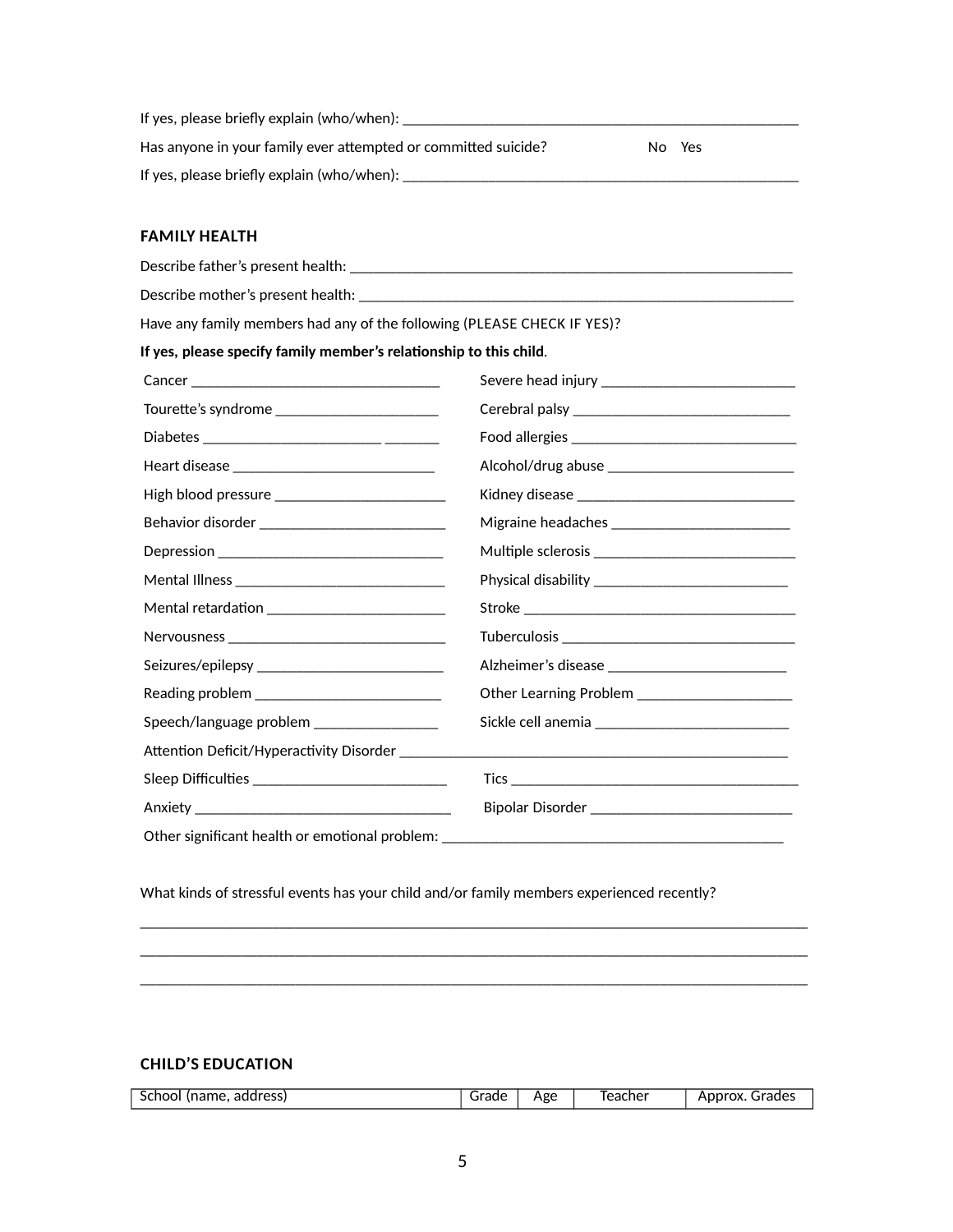\_\_\_\_\_\_\_\_\_\_\_\_\_\_\_\_\_\_\_\_\_\_\_\_\_\_\_\_\_\_\_\_\_\_\_\_\_\_\_\_\_\_\_\_\_\_\_\_\_\_\_\_\_\_\_\_\_\_\_\_\_\_\_\_\_\_\_\_\_\_\_\_\_\_\_\_\_\_\_\_\_\_\_\_\_\_

Describe any difficulties or problems your child is having in school: \_\_\_\_\_\_\_\_\_\_\_\_\_\_\_\_\_\_\_\_\_\_\_\_\_\_\_\_\_\_

# **CHILD'S DEVELOPMENT**

| Pregnancy and delivery                                                                       |
|----------------------------------------------------------------------------------------------|
| Was this a planned pregnancy?<br>No Yes                                                      |
| Was the mother under a doctor's care?<br>No Yes                                              |
| Number of previous pregnancies/miscarriages: ______                                          |
|                                                                                              |
|                                                                                              |
|                                                                                              |
| Length of pregnancy: ___________ weeks Birth weight: ____ lbs ____ oz.                       |
| Length of labor: ______________                                                              |
|                                                                                              |
|                                                                                              |
| Length of stay in hospital: Mother _____ days Child _____ days                               |
| Is this child adopted? $\sqrt{N}$ $\sqrt{N}$ $\sqrt{N}$ is a set provide adoption history:   |
|                                                                                              |
|                                                                                              |
| Was this child breast fed or bottle fed? [No [Yes If yes, when was she/he weaned? __________ |
| At what age was this child toilet trained? Days: ______________ Nights: _________            |
| Did bed-wetting occur after toilet training? Mo Yes If yes, until what age: __________       |
| Did soiling occur after toilet training? [No   Yes If yes, until what age: ___________       |

# **CHILD'S DEVELOPMENT (continued)**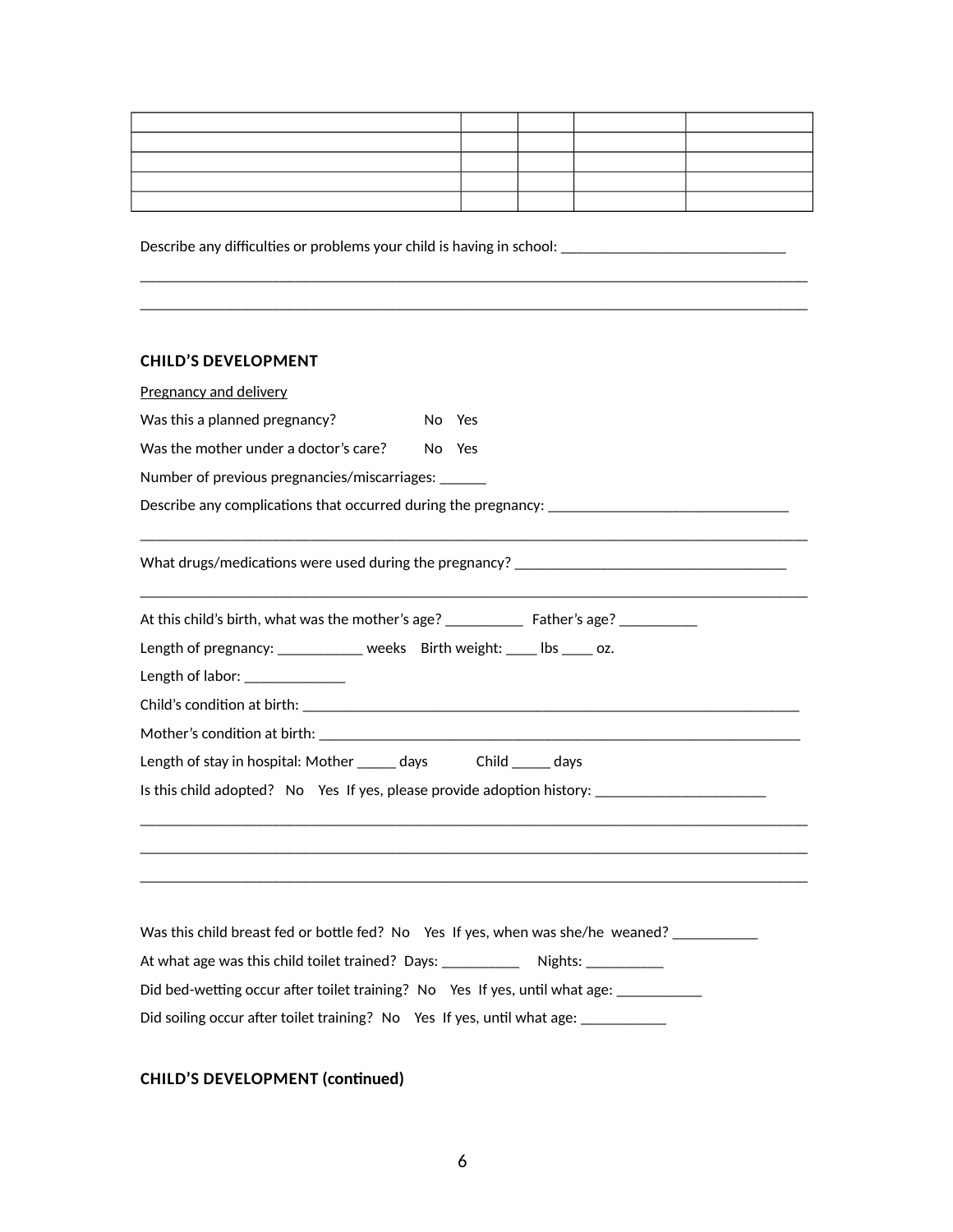| Language difficulties? Mo Yes If yes, describe: _________________________________   |
|-------------------------------------------------------------------------------------|
|                                                                                     |
| As a young child, did your child have problems getting along with others? [No   Yes |
| Where there other problems experienced during the child's first year? [No   Yes     |
| <b>CHILD'S MEDICAL CARE</b>                                                         |
| Is this child currently on any medication? Mo Yes                                   |
|                                                                                     |

Does your child have any history of the following (please check all that apply):

| Thospitalizations Surgeries                                          | Thigh fevers    |                   | serious accidents |                 |
|----------------------------------------------------------------------|-----------------|-------------------|-------------------|-----------------|
| $\sqrt{2}$ ear, nose & throat problems $\sqrt{2}$ digestive disorder |                 |                   | Thead injuries    | <b>Beizures</b> |
| Toss of consciousness                                                | serious illness | <b>Tallergies</b> |                   |                 |

Please list below details of any conditions you checked above, including any additional childhood illnesses and other medical conditions:

| Condition/hospitalization | Age | Treated by whom? | Outcome of treatment |
|---------------------------|-----|------------------|----------------------|
|                           |     |                  |                      |
|                           |     |                  |                      |